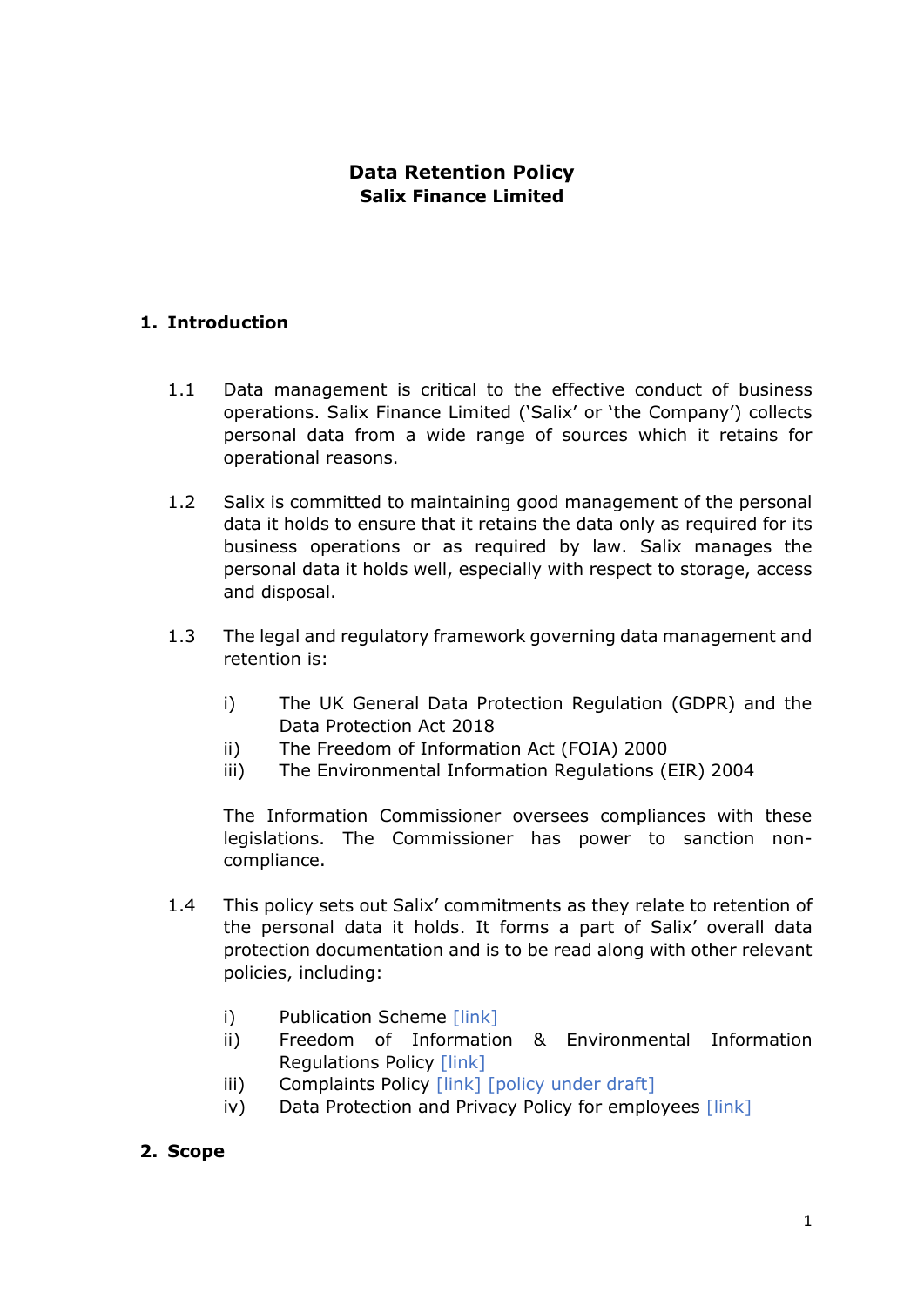- 2.1 The policy states how Salix manages the personal data it holds and to ensure the data is retained only for as long as needed. It sets out minimum standards of conduct expected from users of personal data and the legal conditions that must be satisfied in relation to the retention of personal data.
- 2.2 The policy applies to personal data in all documents in all formats, including but not limited to documents in electronic or physical formats.

## **3. Roles and Responsibilities**

- 3.1 This policy applies to all staff and to staff working on behalf of Salix. This includes all permanent members of staff, contractors, temporary and contract workers and to any 3<sup>rd</sup> party organisation engaged by Salix.
- 3.2 All staff have a responsibility under this policy to ensure that personal data held by Salix is manged and retained as provided for in this policy and in line with best practice. Poor record keeping exposes Salix to risks such as non-compliance with its legal and regulatory duties, data loss, poor levels of service, complaints, data breaches or the loss of trust and confidence in Salix.
- 3.3 The policy will ensure records are readily accessible when needed, improve working practices as they relate to data management, provide a consistent approach to the disposal of personal data and ensure that such data is not wrongly discarded.
- 3.4 The following staff members shall have the additional responsibility to ensure Salix staff comply with this policy:
	- i) Chief Executive;
	- ii) Freedom of Information Lead & Data Protection Officer;
	- iii) Director of Human Resources;
	- iv) Director of Finance and Resources;
	- v) Director of Programmes;
	- vi) Director of Programmes & Technical Services

## 4. **Data – collection, retention and disposal**

4.1 Effective and accurate management of personal data is key to ensuring Salix complies with its legal and regulatory responsibilities. Salix collects the personal data it holds legally and fairly, and only as